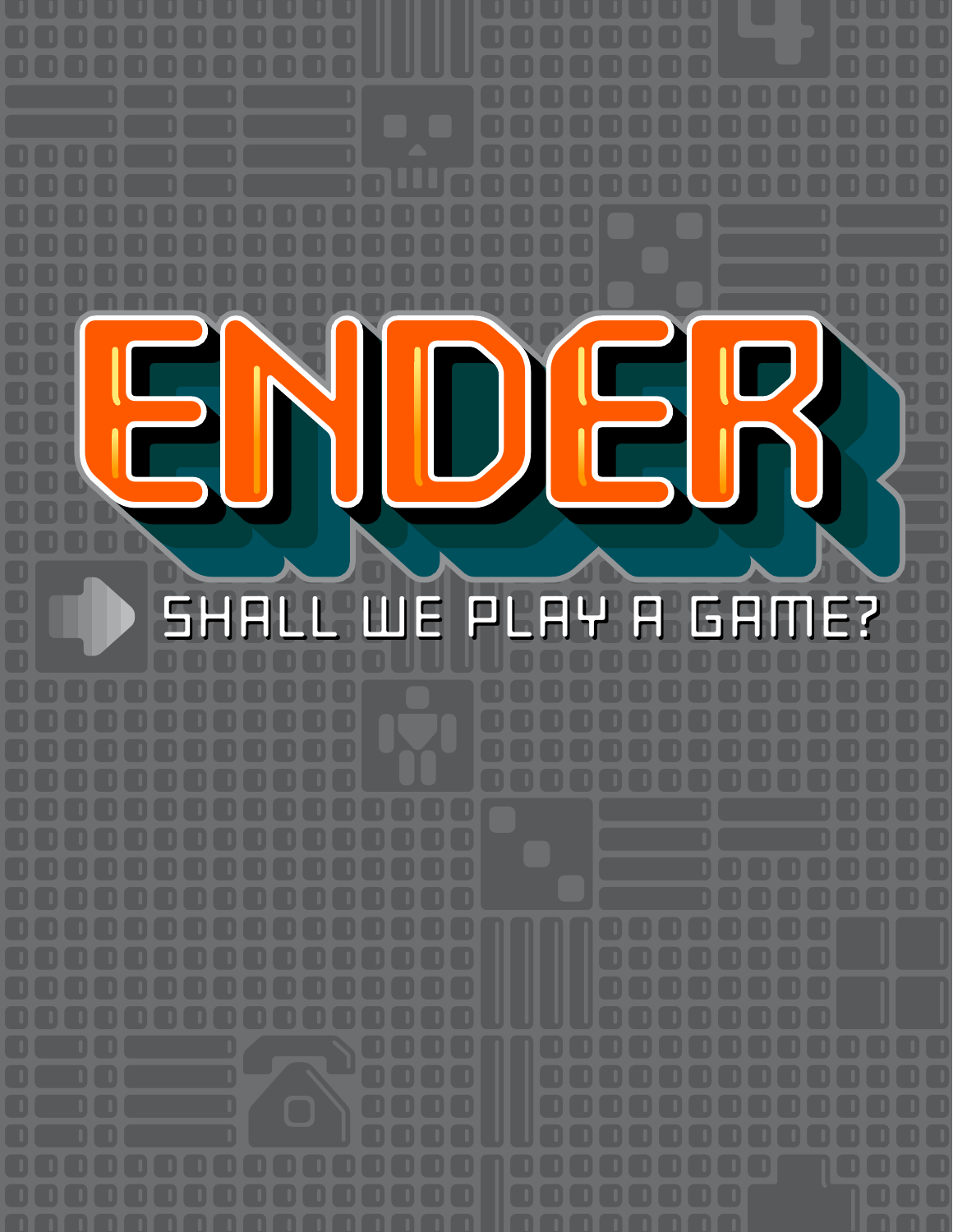

.......................................

**The Ender family** first began as an exploration of the MICR (magnetic ink character recognition) aesthetic. The MICR technology was invented in the mid-1950s as a standard for negotiable banking documents, then in the 1960s and 1970s its unique organic geometry construct was mined for the creation of typefaces like Westminster, Data 70 and Amelia, which became go-to designs for science fiction culture.That aesthetic remained synonymous with futurism for a couple of generations, and its influence on today's modular type design runs very deep.

The initial study ballooned into a great big adventure and resulted in a series of original fonts with thousands of characters, arrows, icons, border and grid elements as well as a variety of chromatic stacking possibilities. Each of the Ender fonts comes with more than 2000 glyphs and contains many different stylistic alternates sets, some of which allow for intricate ornamental background treatments. Such breadth of applications and wealth of features necessitated this user guide, so read on to discover Ender's many facets.

# Light Regular Inline







Highlight Highlight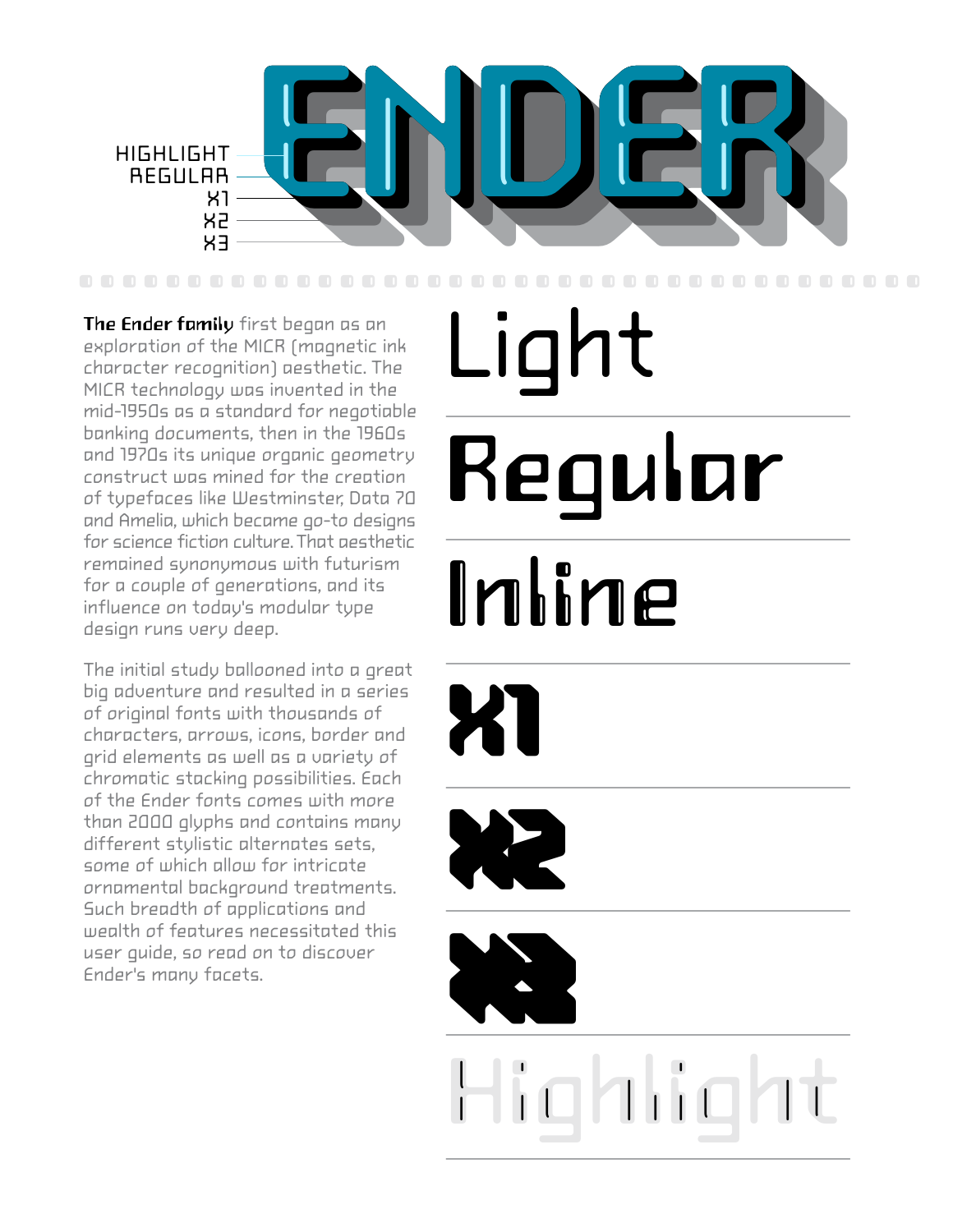### **FIT FI GLANCE ENDER**

.......................................

A AAAAAAAD A  $\mathbf{B}$ C  $\mathbf D$ E F F F F F G GGGGG H HHH I J K HKK L  $M$   $M$   $\Pi$   $\Pi$   $\Pi$   $\Pi$   $M$   $M$   $M$   $M$ N O OOOOOO P PPP  $\Box$ R S SSSSSSS T U UUUUU U U LU LU W W W W W W W W W X XXXX Y YYYYYY Z ZZ **BBBB CCCCC** DDDD E E E E E E I J J J J J LL NNNNNNN **QQQQ RARCH TT** 

a a a a b b b b c c c c c d d d d d e e e e e e f f f f g h i j k l m mmmmmm n nnnn o o o o o p p p p q q q q r r r r s s s s s t t u u u u u v v v w wwwwwwwww x x x x x y y y y y y z z z g ggggg h h h i i i j j j j k k k l l **DEFAULTS TYLISTIC TERNATES NICASE MAGNETIC** CAPS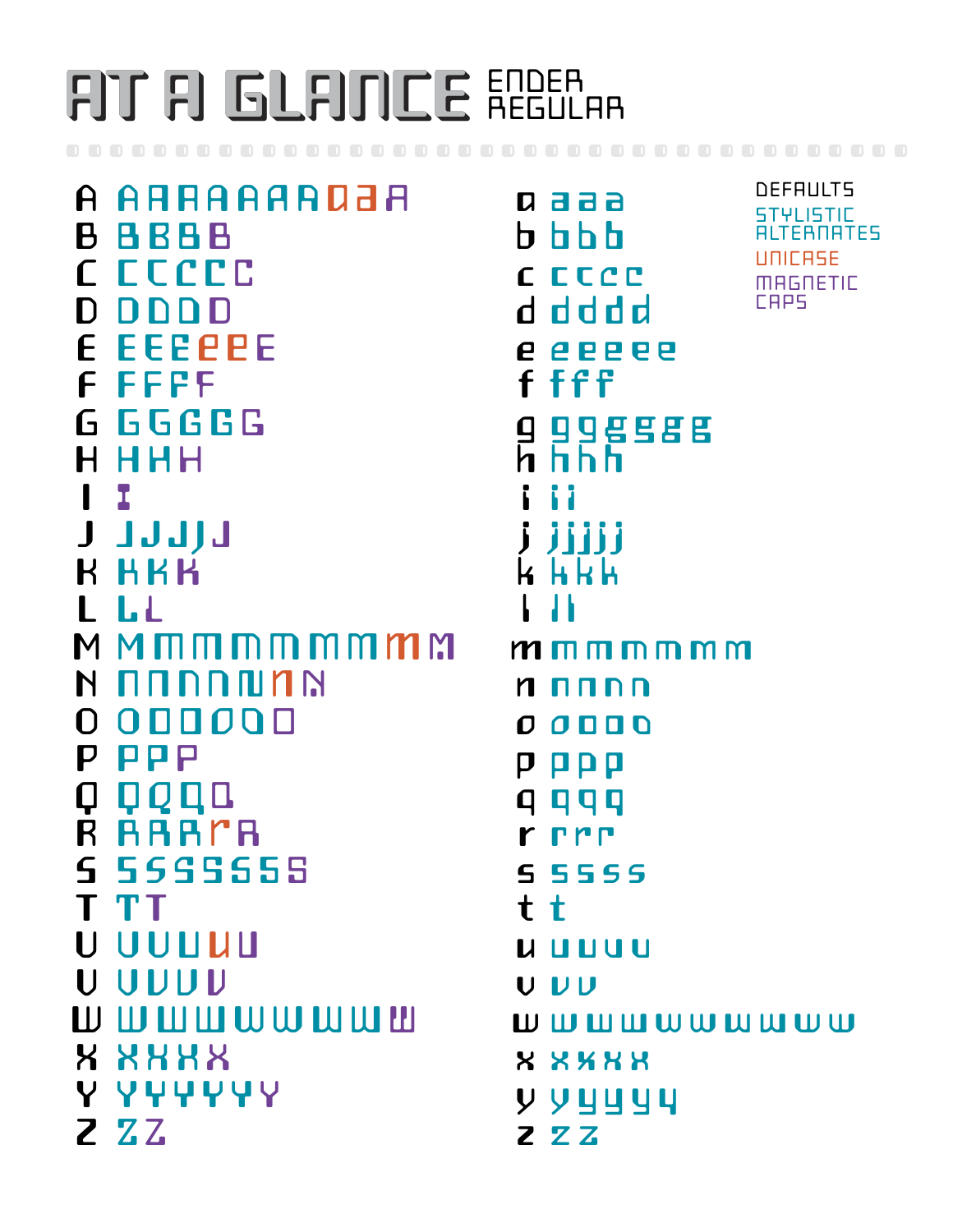### **AT A GLANCE ENDER**

.......................................

A AAAAAAD B BB C C C C CC D D D E EEEEEE F FF F G G G G GG H H I I J J J J J J K HK L L L M M M M M M N O O O O O P PP  $\Box$ R ALA S S S S S S SS T U UUU V V W W W W W X X Y Y Y Y Y Y Z ZZ a a a b b b c c cc c d d d d e e e f f f f g g g g g g g h i j k k k l m m m m n n n o o o p p p q q q r r r s s s t t u u u v v w w w w w x x y y y y z z z h h j j **DOMN** Q Q Q Q T

**DEFAULTS STYLISTIC ALTERNATES NICASE MAGNETIC** CAPS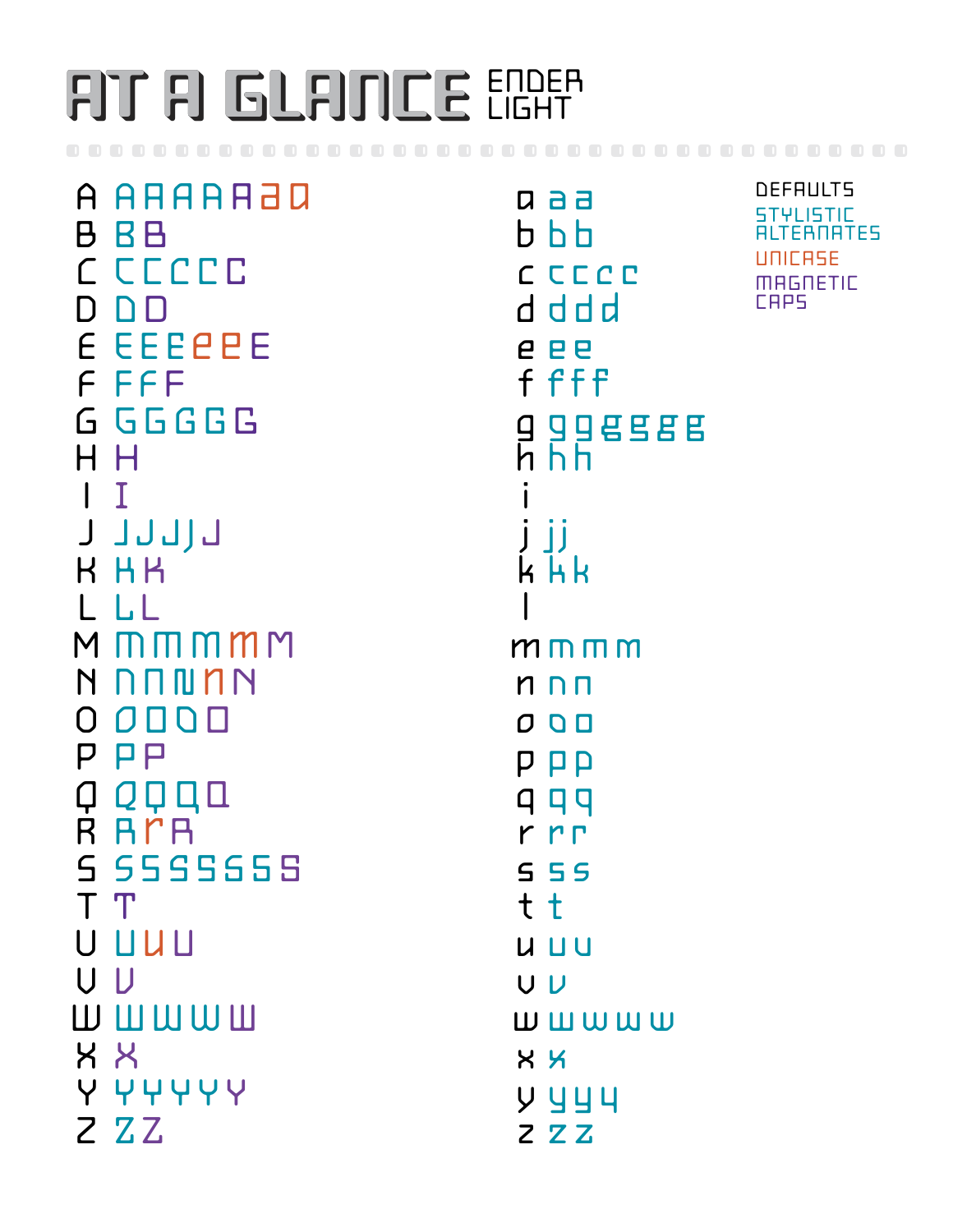

 $N$ CHRO  $\overline{M}$  $\overline{O}$  $\mathsf{\Gamma}$ A  $\mathsf S$  $\bm{\tau}$  $\Gamma$ fundibulated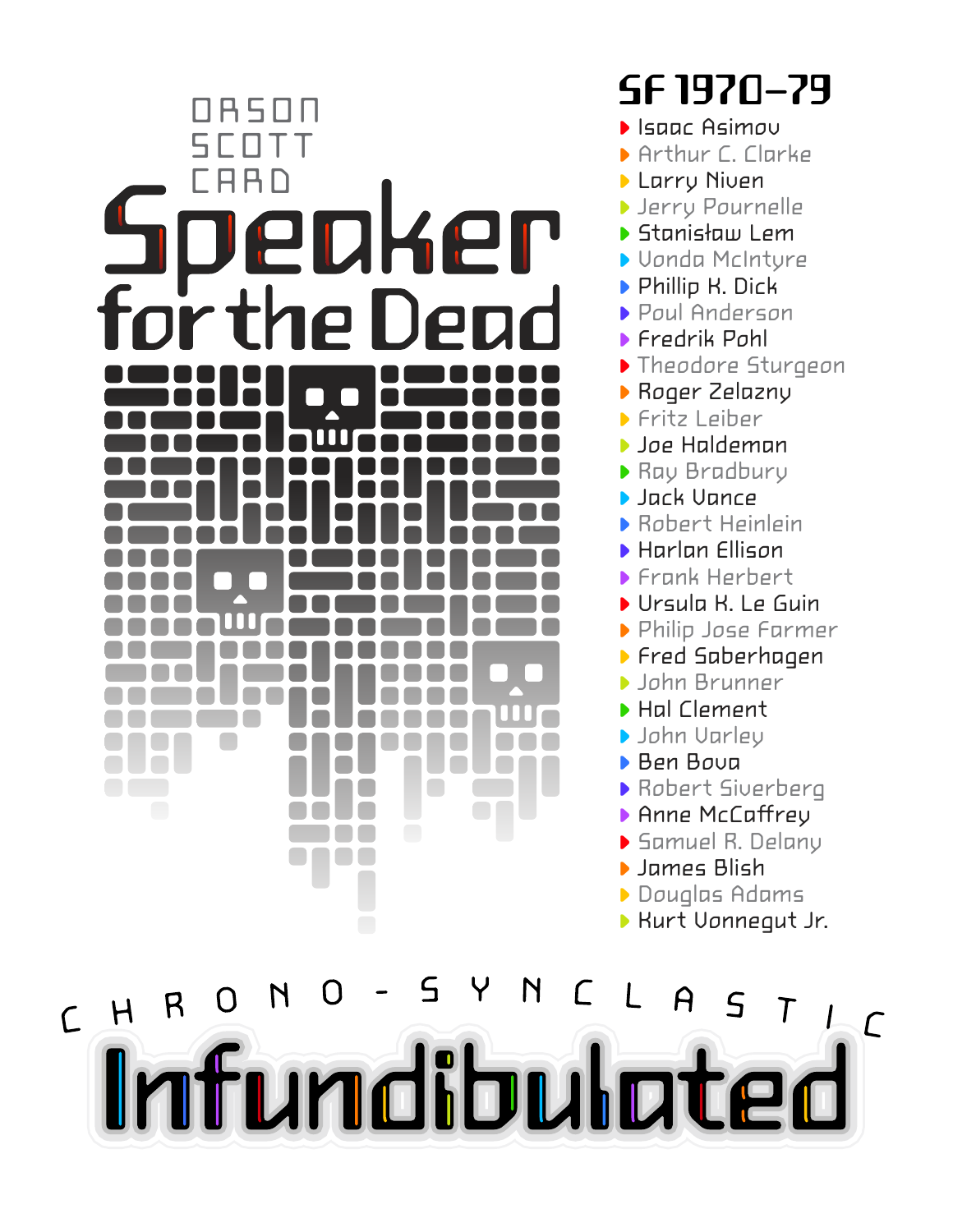## ENDER REGULAR

# ABCDEFGHIJKLM NOPQRSTUVWX YZabcdefghijklm nopqrstuvwxyz #0123456789&!?  $\%$ @@®@TM\*66 ?? \$¢€£¥(){}[]†‡

.......................................

SUPPORTED LANGUAGES • Afrikaans • Albanian • Asu • Basque • Bemba • Bena • Bosnian • Catalan • Cebuano • Chiga • Colognian • Cornish • Corsican • Croatian • Czech • Danish • Embu • English • Esperanto • Estonian • Faroese • Filipino • Finnish • French • Friulian • Galician • Ganda • German • Gusii • Hungarian • Icelandic • Ido • Inari Sami • Indonesian • Interlingua • Irish • Italian • Javanese • Jju • Jola-Fonyi • Kabuverdianu • Kalaallisut • Kalenjin • Kamba • Kikuyu • Kinyarwanda • Kurdish • Latvian • Lithuanian • Lojban • Low German • Lower Sorbian • Luo • Luxembourgish • Luyia • Machame • Makhuwa-Meetto • Makonde • Malagasy • Malay • Maltese • Manx • Māori • Mauritian • Meru • North Ndebele • Northern Sami • Northern Sotho • Norwegian Bokmål • Norwegian Nynorsk • Nyanja • Nyankole • Occitan • Oromo • Polish • Portuguese • Romanian • Romansh • Rombo • Rundi • Rwa • Samburu • Sango • Sangu • Sardinian • Scottish Gaelic • Sena • Shambala • Shona • Slovak • Slovenian

• Soga • Somali • South Ndebele • Southern Sotho • Spanish • Sundanese • Swahili • Swati • Swedish • Swiss German • Taita • Taroko • Teso • Tsonga • Tswana • Turkmen • Upper Sorbian • Vunjo • Walloon • Walser • Welsh • Wolof • Xhosa • Zulu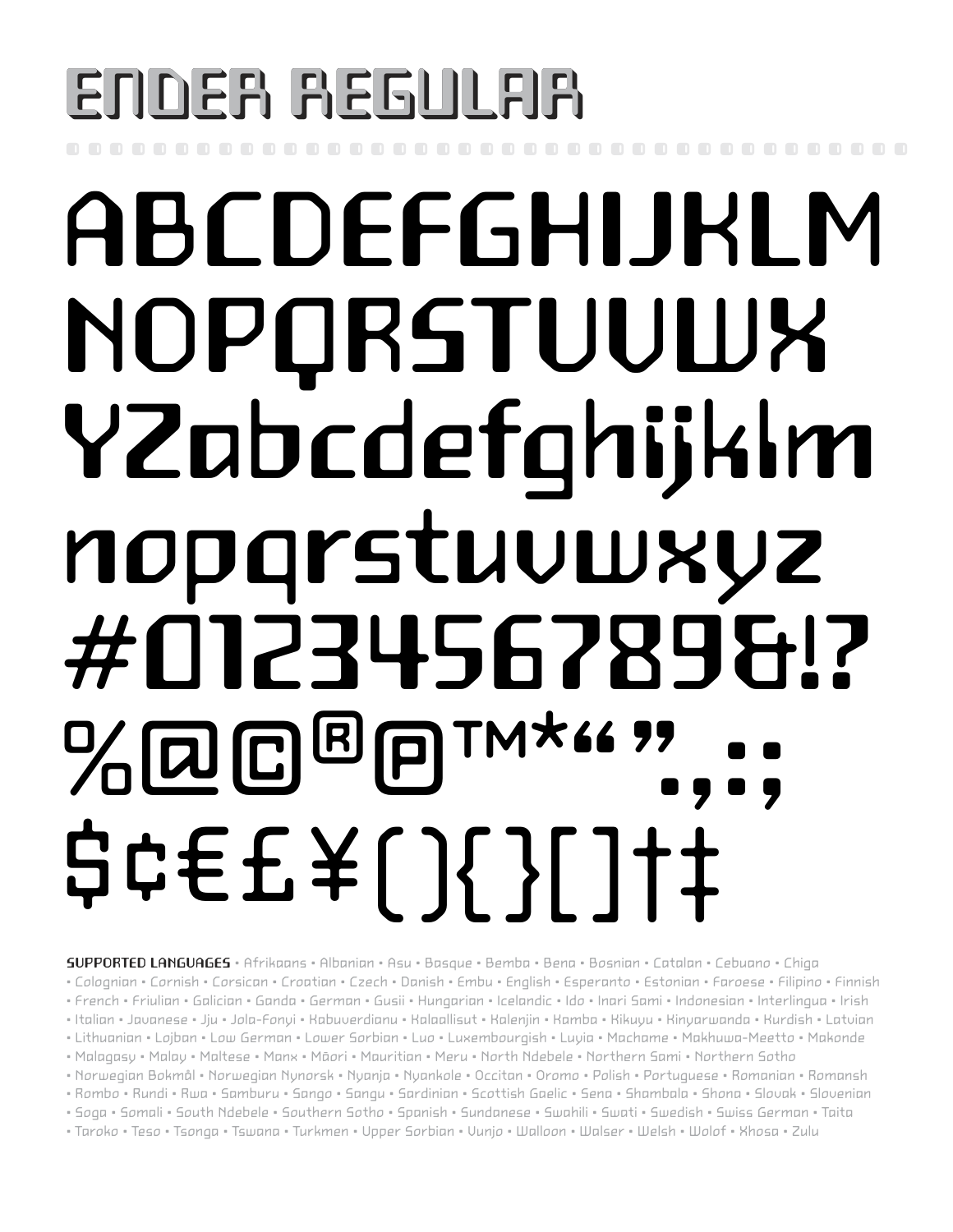#### ....................................... FIGURES ENDER

0123456789 DEFAULT PROPORTIONAL LINING

69.257 ALTERNATE SQUARE AND BALL END FIGURES

TABULAR LINING

0123456789

#### 0123456789 PROPORTIONAL OLDSTYI F 0123456789⑉⑆⑇⑈ MICR

DEFAULT FRACTIONS Set any number followed by a

½⅓⅔¼¾⅛⅝⅞

slash followed by any number and the feature will build proper fractions:  $123/456 \div 123/456$ 

123956789 BOXED

SUPERSCRIPT, SUBSCRIPT, NUMERATORS, DENOMINATORS, SUPERIORS AND INFERIORS

#### ₀₁₂₃₄₅₆₇₈₉₍₎₊₋₌ abcdefghijklnopqrstuvwxyz

+−×÷=≠<>≤≥±≈¬~ MATH SYMBOLS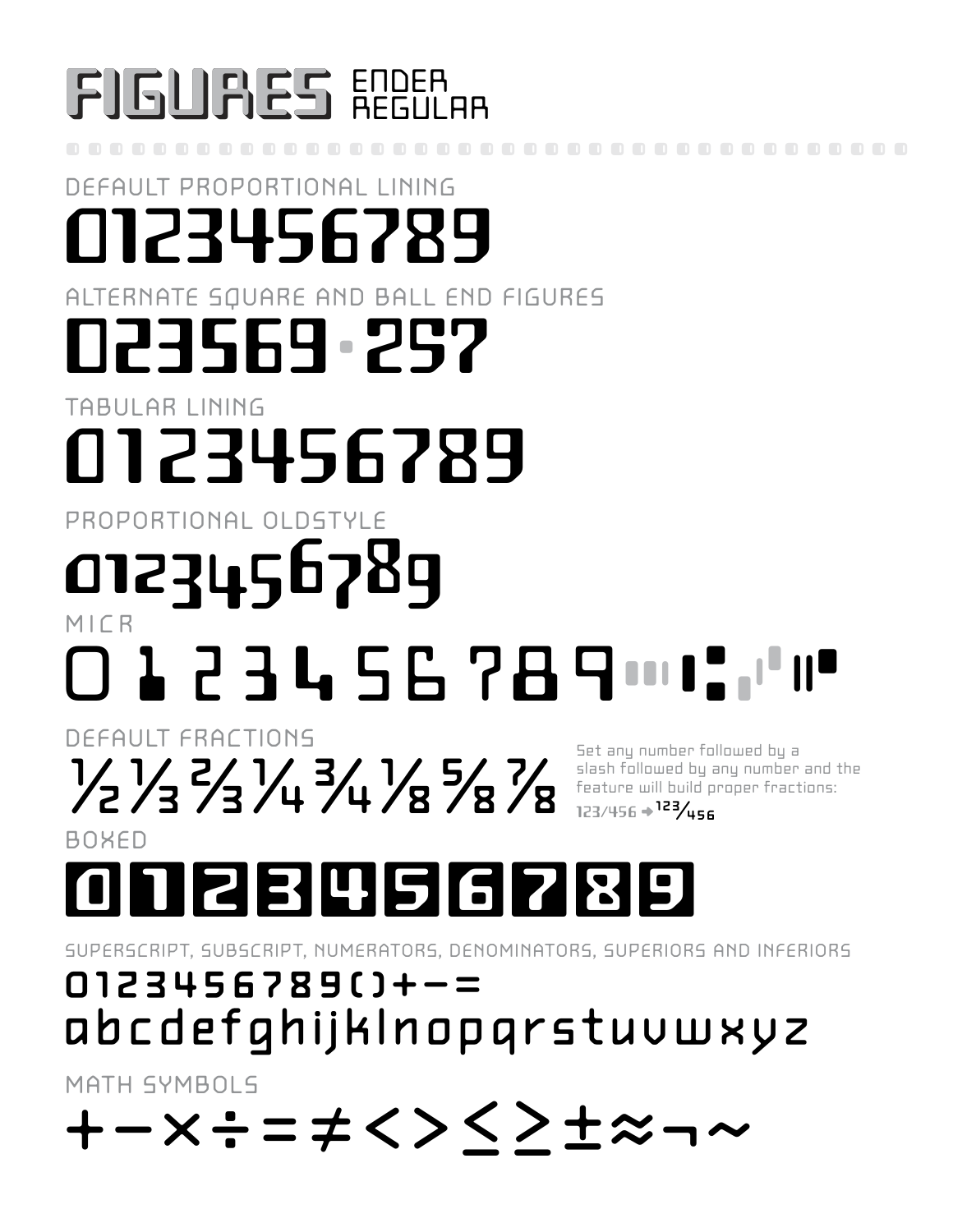## **REDEFGHIJKLMNOP** ORSTUUUKYZF.!?

**SSO5 MAGNETIC CAPS** 

SSN4 UNIFASE FORMS DEMAMLI SQUARE DE

# ABEFHKPQAbdghkpqy

**SSO3 GLITCHED FORMS** 

## **ABCDEFGJHMNDPQRS** UVWYabcdefqhjklmno pgrstuvwxy623569

**SSO2 SQUARE FORMS** 

### **SSOI** ALTERNATES WITH MORE CUTS ABCEGKMNOQSWXY& abcdeghjkmnopgsuwxy

STYLISTIC SETS ENDER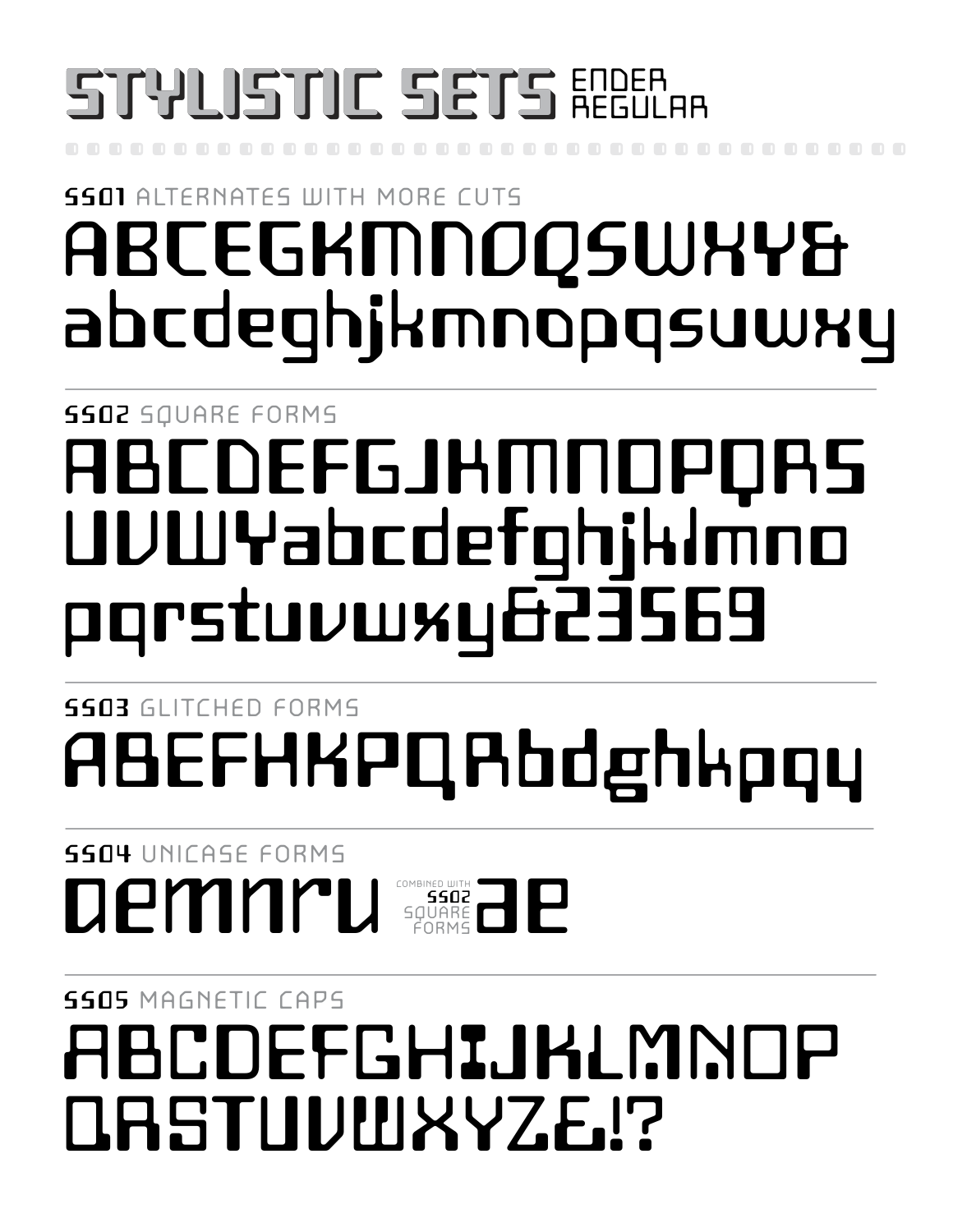#### STYLISTIC SETS THU TULU TULE TULE I THE HELL ARE THE THE TALL ARE THE THE TALL ARE THE THE TALL ARE THE TALL ARE THE TALL ARE THE TALL ARE THE TALL ARE THE TALL ARE THE TALL ARE THE TALL ARE THE TALL ARE THE TALL ARE THE TALL ARE THE TAL **ENDER** REGULAR

### SS06 BALL ENDINGS CEFGJLSTZcfrz257?

#### SS07 MORE BALL ENDINGS CGJScfrz

#### SS08 MICR 0123456789⑉ ⑆ ⑇ ⑈ # @ \$ -

#### **SS09** ALTERNATES FOR M N S W d g m w MNSWdgmw

SS10 ALTERNATES FOR J+l JJll Thick up to X-height

SS11 ALTERNATES FOR S g w

Sgw



SS12 ALTERNATES FOR g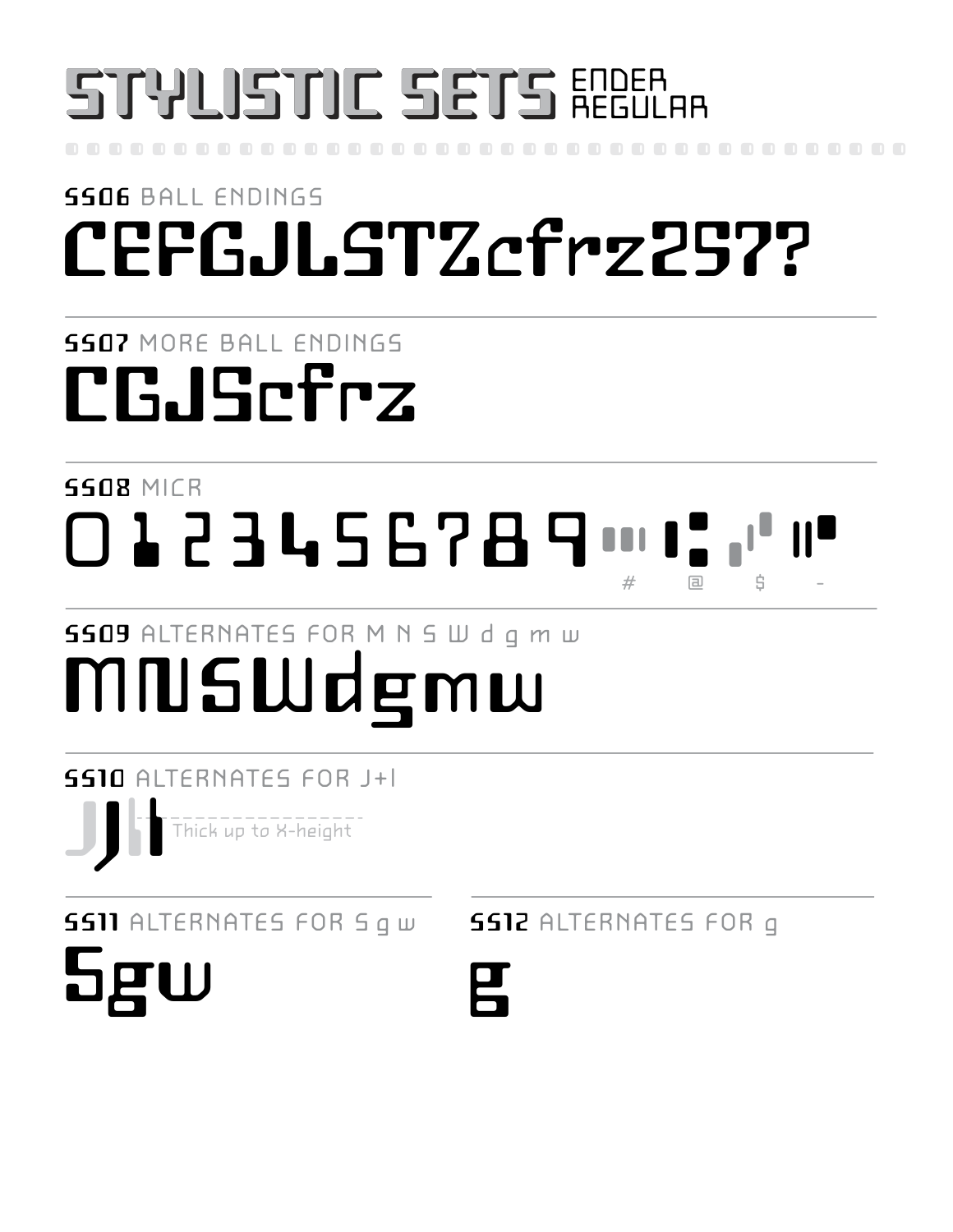#### STYLISTIC SETS ....................................... **ENDER** REGULAR

### **SS13 MIRRORED FORMS** ADDHHMMOOUUUV WWXXYYeeiijjoowwyy

MBINED WITH **SS02** SQUARE FORMS

## AABBDDMMNNOORR UUVVWWYYaaeejjmm nnoossuuvvwwyy

SS13 COMBINED WITH SSO1 ALTERNATES WITH MORE CUTS AAMMNNOOWWYYaa eejjmmnnssuuwwxx

SS13 COMBINED WITH SS03

**AR SS13 COMBINED WITH SSN9** 

MMWWmmww

**SS13 COMBINED WITH SS11** 

**WWW**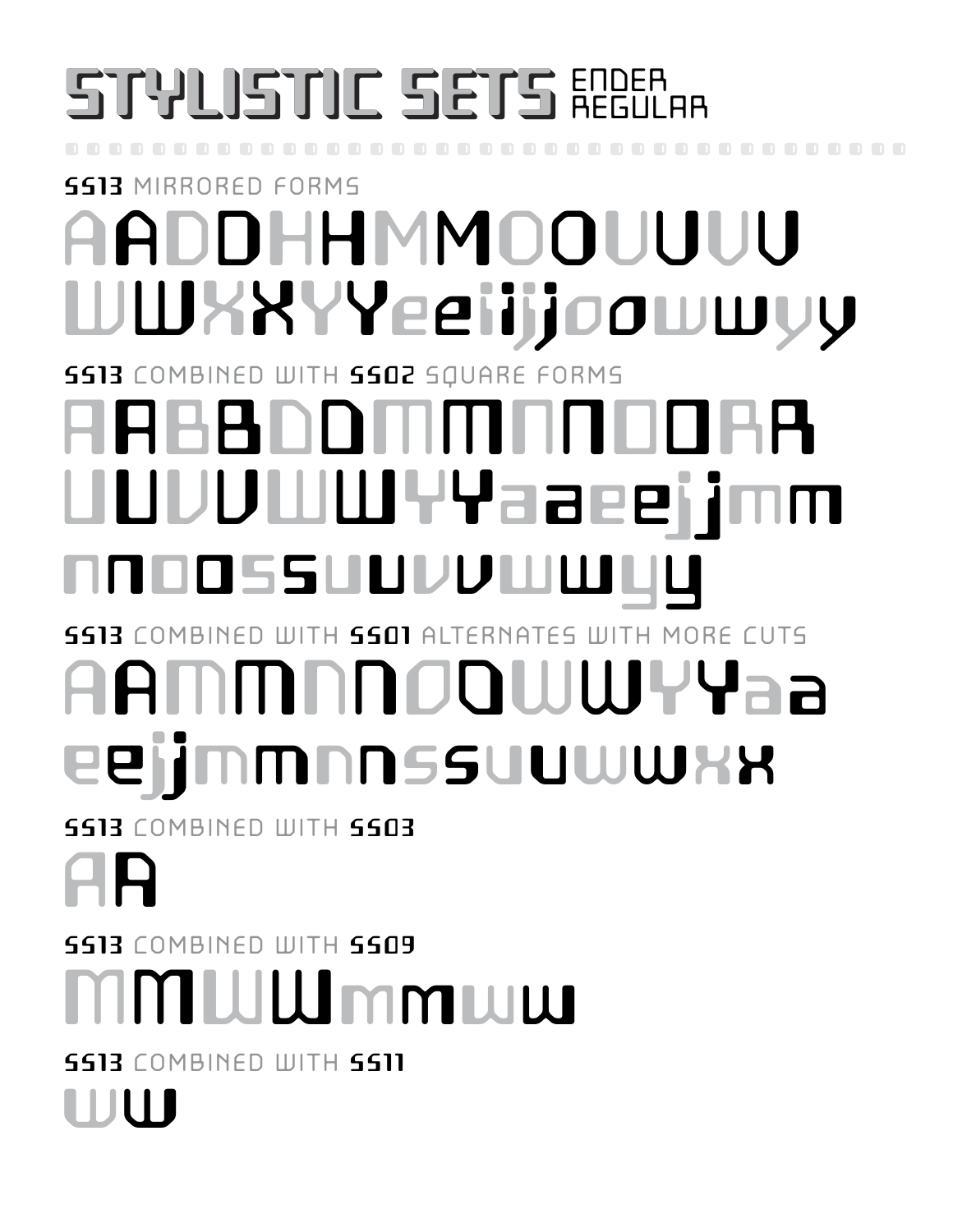#### STYLISTIC SETS ....................................... **ENDER** REGULAR

### SS14 BOXED NUMBERS 456789

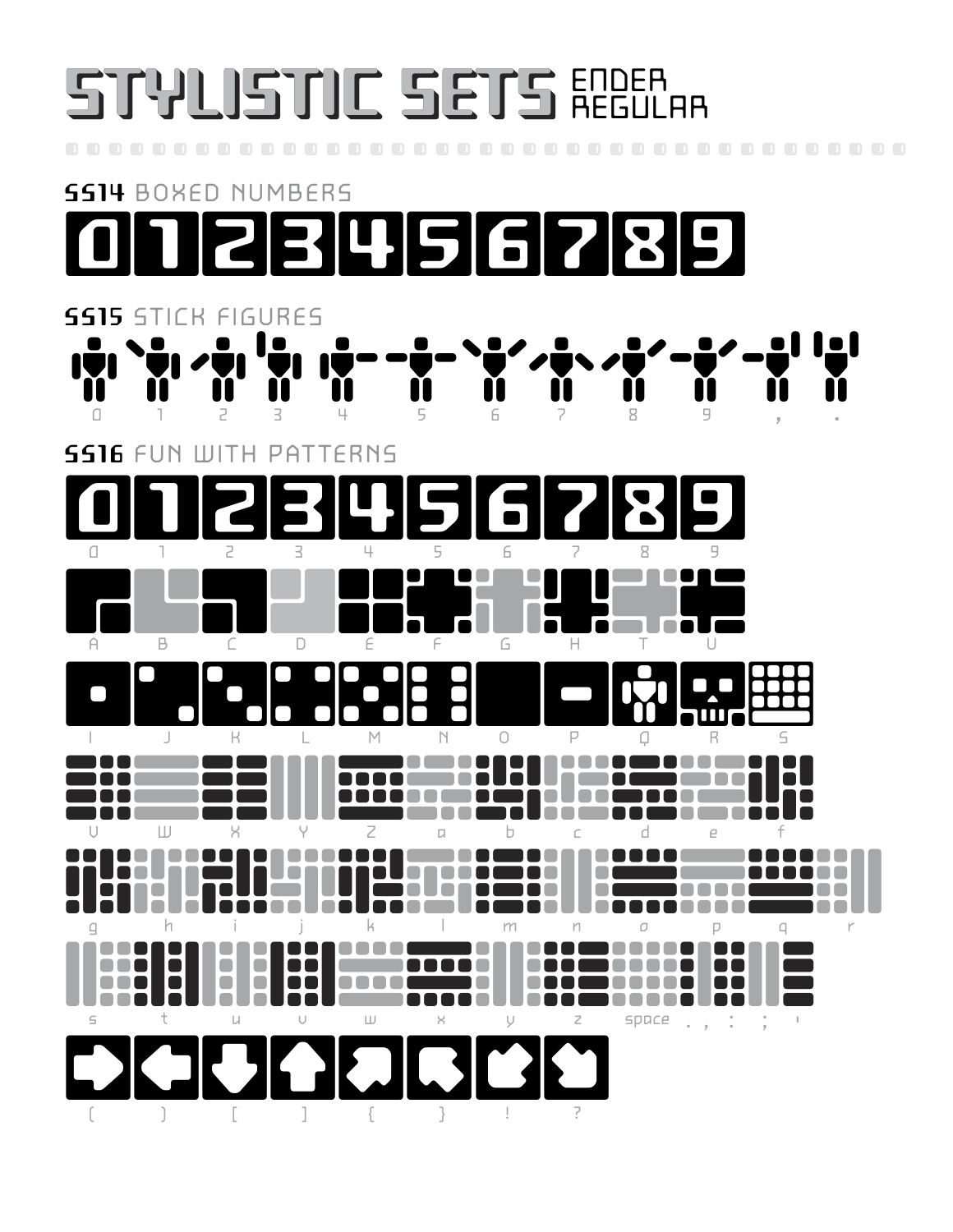### FIRCOUS & ICONS SOCA

AUAILABLE THROUGH THE GIYPHS PANEL

## $\oplus$   $\oplus$  IG  $\oplus$  III  $\oplus$   $\overline{\P}$   $\oplus$  DD 44  $II$  ( ) a  $\nabla$ そやましていくとくだ SLLAH+IIEM  $\frac{1}{2}$   $\frac{1}{2}$   $\frac{1}{2}$   $\frac{1}{2}$   $\frac{1}{2}$   $\frac{1}{2}$  $\Rightarrow$   $\rightarrow$   $\leftarrow$   $\uparrow$   $\downarrow$   $\uparrow$   $\uparrow$   $\rightarrow$   $\leftarrow$ I 400 O X H  $\blacklozenge$ YKZK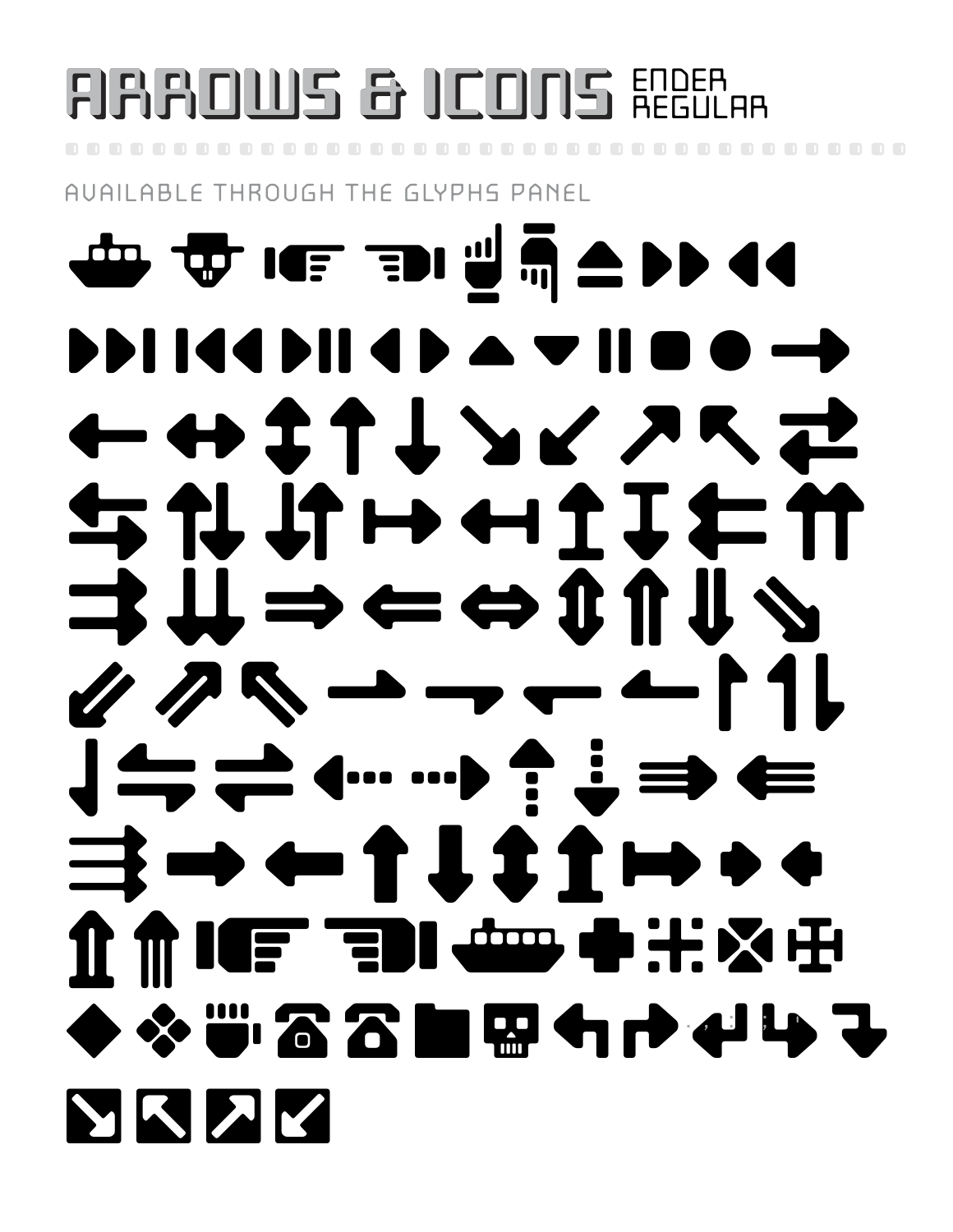## ENDER LAYERS

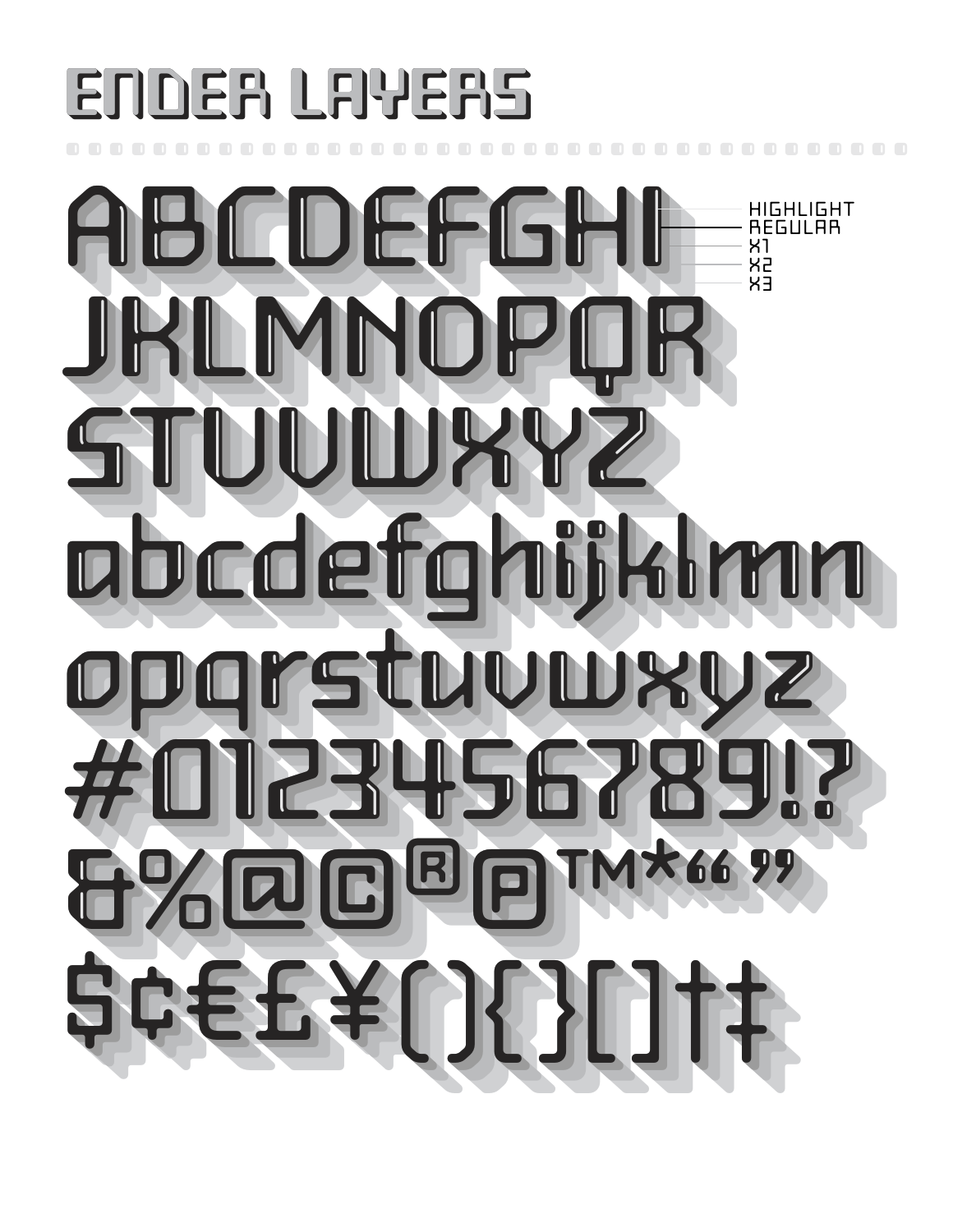



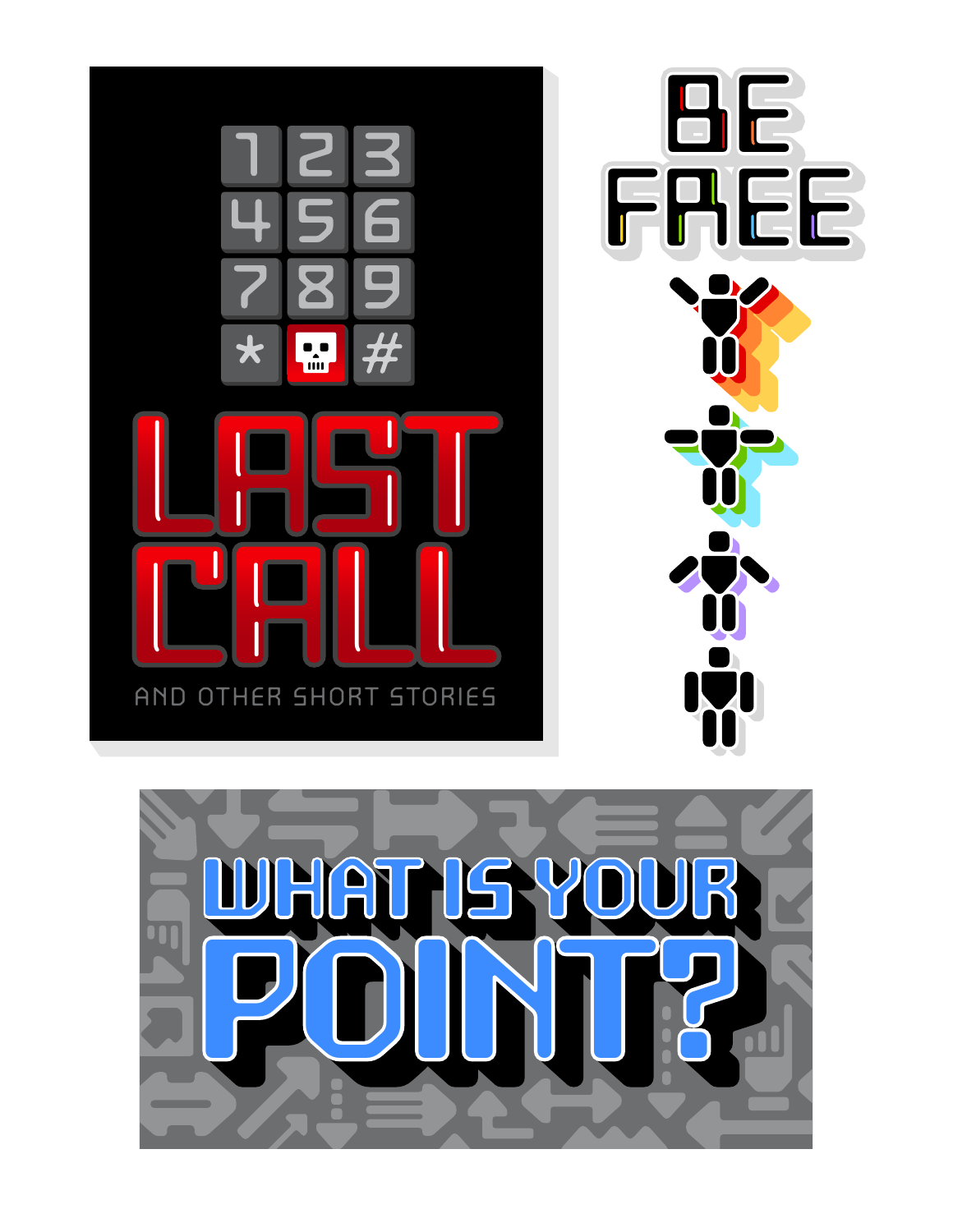#### ENDER LIGHT .......................................

# ABCDEFGHIJKLM NOPQRSTUVWX YZabcdefghijklm nopqrstuvwxyz #0123456789&!? %@@@®@TM\*" \$¢€£¥(){}[]†‡

SUPPORTED LANGUAGES • Afrikaans • Albanian • Asu • Basque • Bemba • Bena • Bosnian • Catalan • Cebuano • Chiga • Colognian • Cornish • Corsican • Croatian • Czech • Danish • Embu • English • Esperanto • Estonian • Faroese • Filipino • Finnish • French • Friulian • Galician • Ganda • German • Gusii • Hungarian • Icelandic • Ido • Inari Sami • Indonesian • Interlingua • Irish • Italian • Javanese • Jju • Jola-Fonyi • Kabuverdianu • Kalaallisut • Kalenjin • Kamba • Kikuyu • Kinyarwanda • Kurdish • Latvian • Lithuanian • Lojban • Low German • Lower Sorbian • Luo • Luxembourgish • Luyia • Machame • Makhuwa-Meetto • Makonde • Malagasy • Malay • Maltese • Manx • Māori • Mauritian • Meru • North Ndebele • Northern Sami • Northern Sotho • Norwegian Bokmål • Norwegian Nynorsk • Nyanja • Nyankole • Occitan • Oromo • Polish • Portuguese • Romanian • Romansh • Rombo • Rundi • Rwa • Samburu • Sango • Sangu • Sardinian • Scottish Gaelic • Sena • Shambala • Shona • Slovak • Slovenian • Soga • Somali • South Ndebele • Southern Sotho • Spanish • Sundanese • Swahili • Swati • Swedish • Swiss German • Taita

• Taroko • Teso • Tsonga • Tswana • Turkmen • Upper Sorbian • Vunjo • Walloon • Walser • Welsh • Wolof • Xhosa • Zulu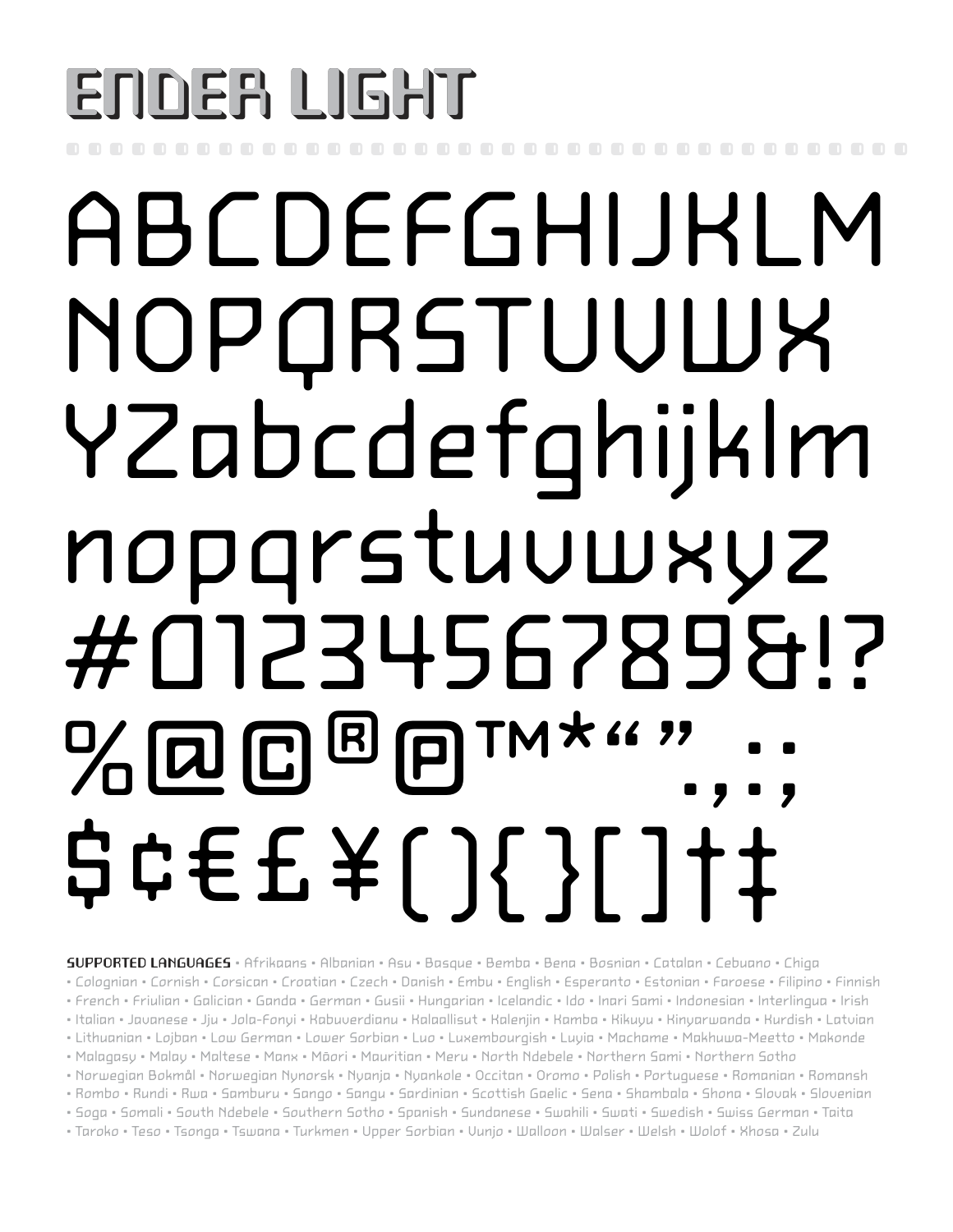+−×÷=≠<>≤≥±≈¬~

MATH SYMBOLS

#### ₀₁₂₃₄₅₆₇₈₉₍₎₊₋₌ abcdefghijklnopqrstuvwxyz

SUPERSCRIPT, SUBSCRIPT, NUMERATORS, DENOMINATORS, SUPERIORS AND INFERIORS

## 128456789

BOXED

½⅓⅔¼¾⅛⅝⅞ DEFAULT FRACTIONS Set any number followed by a

slash followed by any number and the feature will build proper fractions: 123∕456 ⇒<sup>123</sup>∕456

#### 0123456789 PROPORTIONAL OI DSTYLE

0123456789 TABULAR LINING

#### 023569 · 257 ALTERNATE SQUARE AND BALL END FIGURES

0123456789

DEFAULT PROPORTIONAL LINING

FIGURES ENDER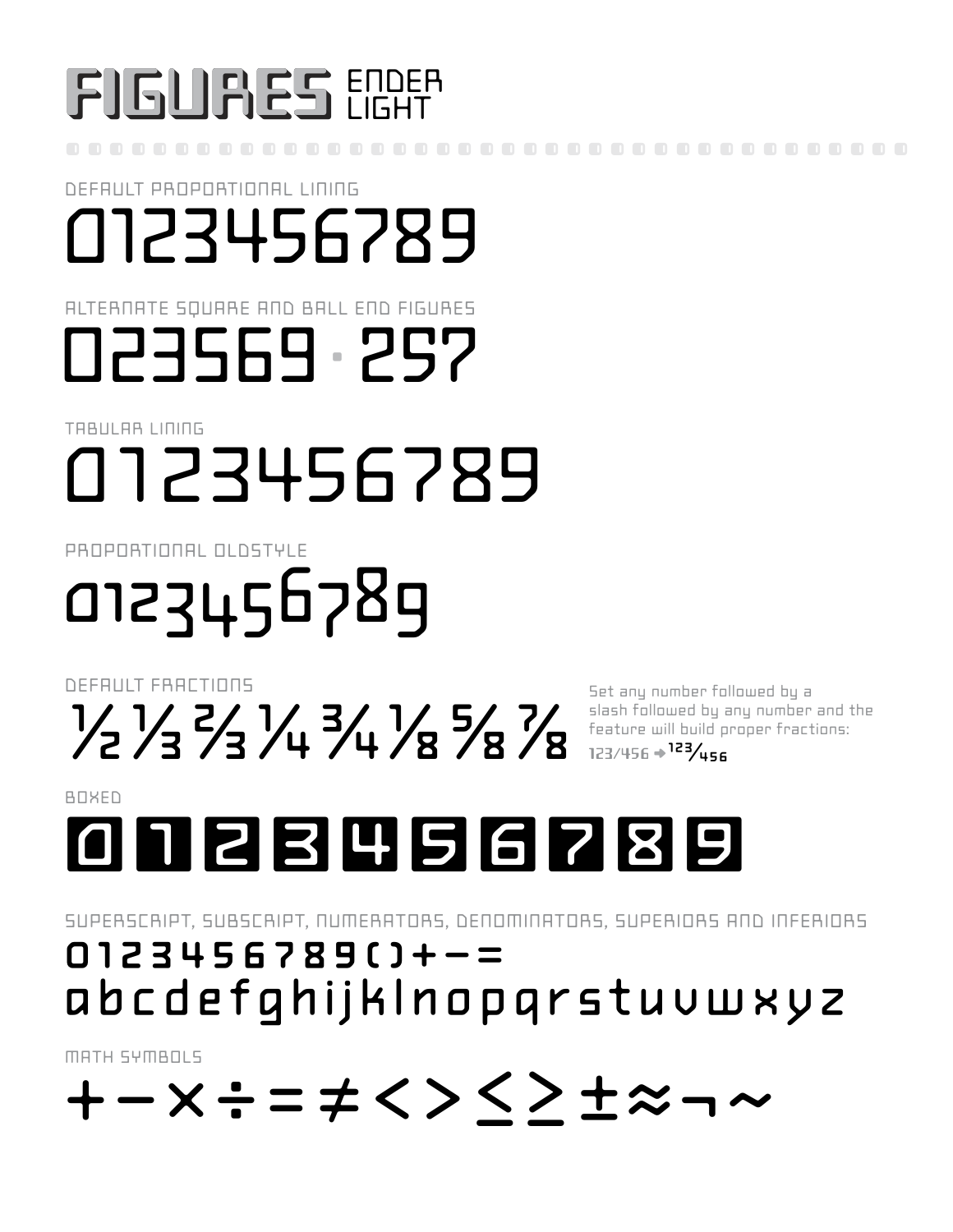### **SSO5 MAGNETIC CAPS** 1BCDEFGHIJKLMNOP **JASTUUWXYZE?**

SSN4 UNIFASE FORMS DEMMITU SSOR HE

### **SSO3 GLITCHED FORMS** АЦдну

**SSO2 SOUARE FORMS** ABCDEFGJHMNOPQAS UVWYabcdefghjkmno POPStuvwxy823569

### **SSO1** ALTERNATES WITH MORE CUTS ABCEGKMNOQSWXY& abcdeghjkmnopqsuwy

STYLISTIC SETS FORER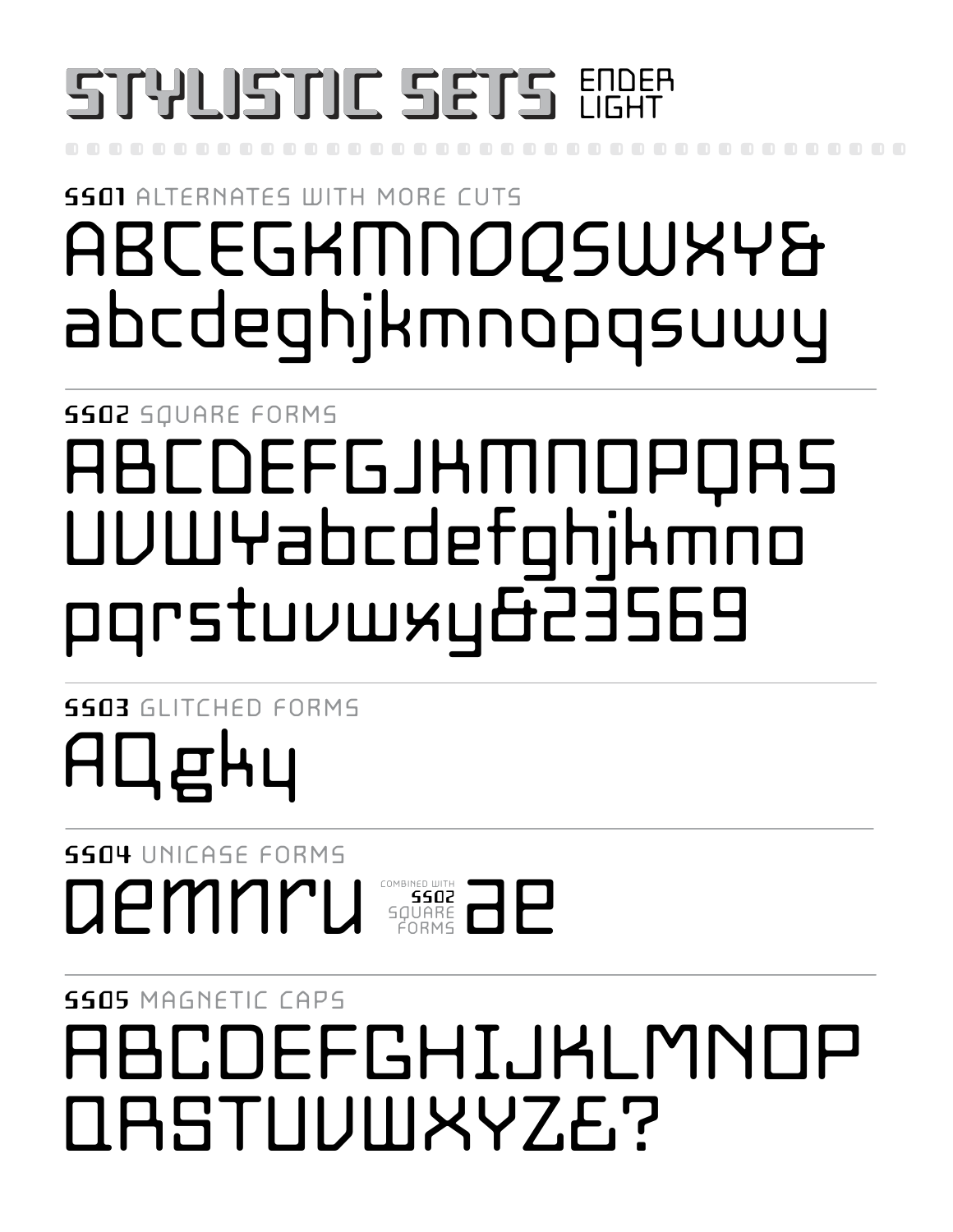#### STYLISTIC SETS THU TULUM AU DE ME DE LIGHT<br>A la composition de la composition de la composition de la composition de la composition de la composition de **ENDER** LIGHT

### SS06 BALL ENDINGS CEFGJLSTZcfrz257?

SS07 MORE BALL ENDINGS CGJScfrz

#### SS08 MICR 0123456789⑉ ⑆ ⑇ ⑈ # @ \$ -

**SS09** ALTERNATES FOR M N S W Y d g m w

MNSWYdgmw

**SS11** ALTERNATES FOR S g w

COMBINED WITH

SS01

SS10 ALTERNATES FOR J JJ

Sgw

COMBINED WITH

SS13 MIRRORED FORMS

SS03

OOYY

**AA** 

g

SS12 ALTERNATES FOR g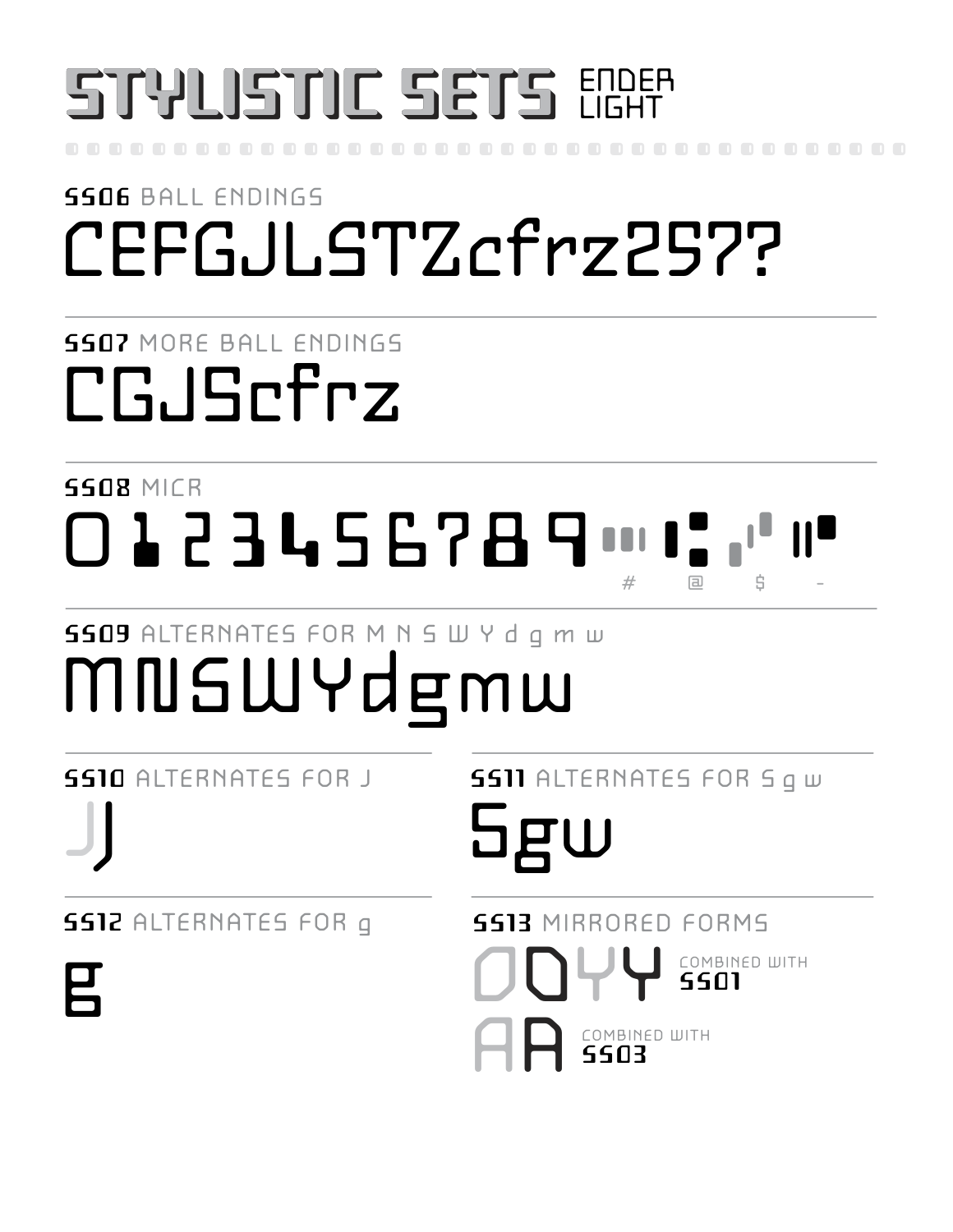#### STYLISTIC SETS ....................................... **ENDER** LIGHT

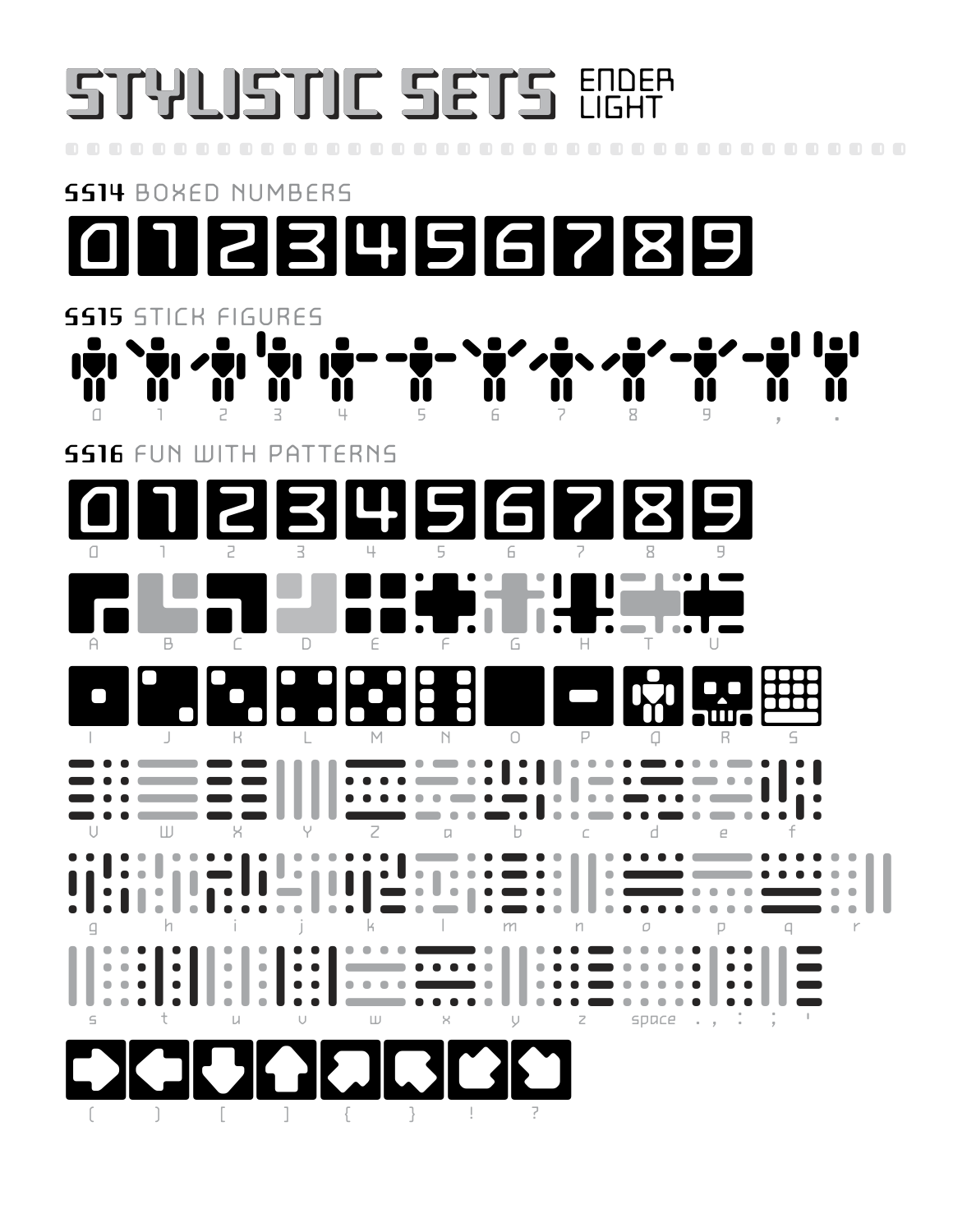### FIRCOUS & ICONS ENDER

AUAILABLE THROUGH THE GLYPHS PANEL

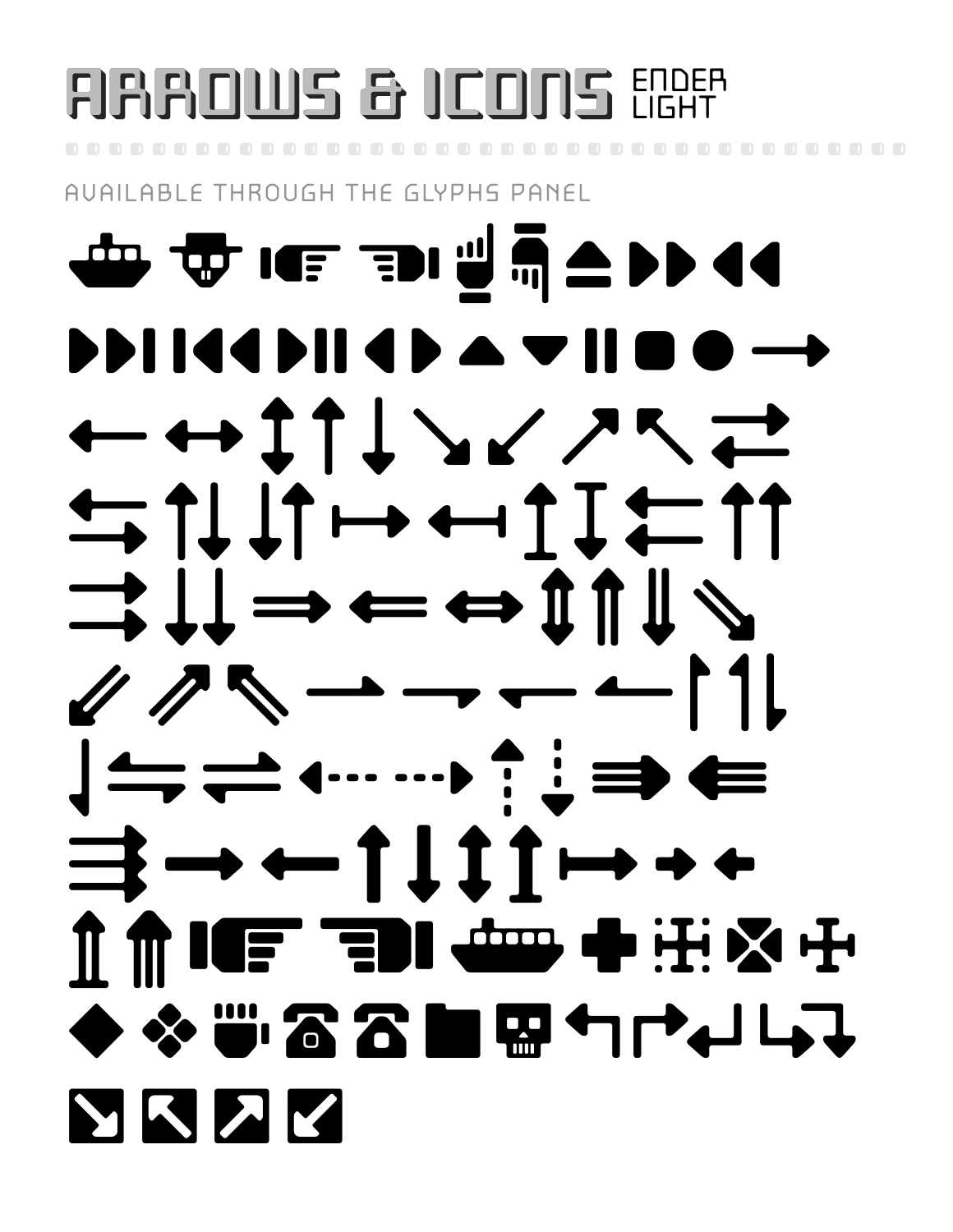

### LIKED BY MOM, DAD AND 3,842 BOTS

The

Man Who

Moon

 $ROBER<sup>1</sup>$ 

H E I

 $\prec$  $\checkmark$  $\zeta$ 





The only sure thing about luck is that it will change.